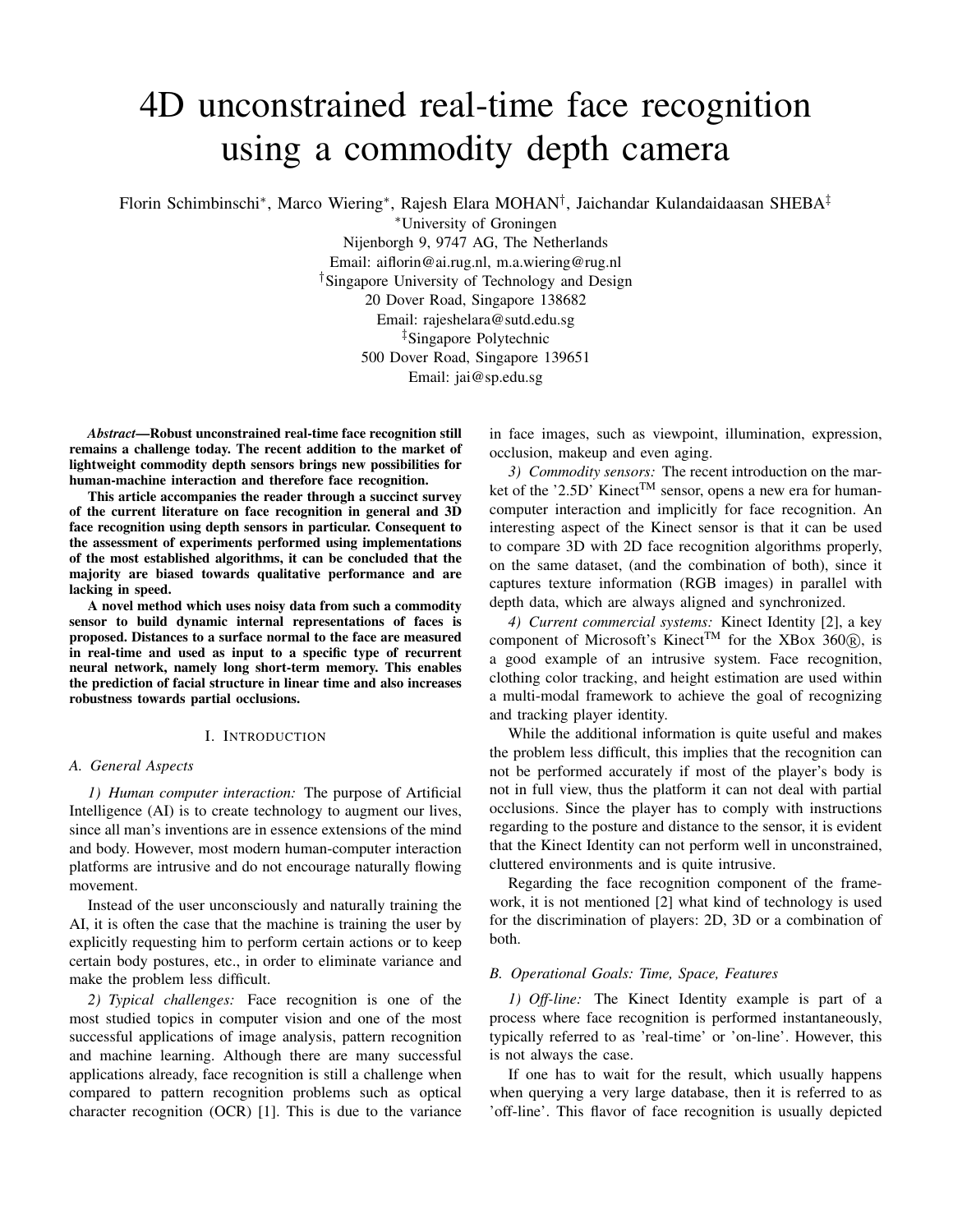in motion-pictures: the user inputs a compact disc with a face image in the computer, then the software starts searching for the identity. The processing takes an undetermined amount of time.

The main functional difference for off-line face recognition not only refers to the retrieval speed of the identity but also to the speed it takes to register a new person. Most off-line operating algorithms [3] require that the whole (new) dataset be presented to the AI each time a new person registers. This 'forgetting' behavior is often a problem with many machine learning algorithms.

*2) Real-time (on-line):* Real-time face recognition on the other hand, is more complex, and can be divided into two subcategories. The first would be access control [4], where only the answer if a person's identity is acknowledged or not is required.

The quantized encrypted identification information can be gathered beforehand and stored on an external device such as a magnetic card and compared with the algorithm's output from processing the live camera captured image of the person's face. This leads to a one on one matching process which is less computationally expensive than a one to many comparison, nevertheless the algorithm still has to proceed in real-time.

Furthermore, in this circumstance, most of the variance can be explicitly controlled (illumination, pose, etc) since the user has to stop and present the ID. Instructing the user where to look or how to stand considerably makes the problem less challenging since it eliminates much of the variance in the input data.

This type of 'enrolling' can be observed in most of the 3D sensor face recognition literature experiments and facial expression recognition [5], [6], [7], [8], [9] algorithms, where the user has to perform certain head movements and is commonly confined to sit in the same position for some time until enough data is gathered from the sensor.

*3) Freedom of movement:* By unconstrained face recognition it is understood that both the identification and registration processes are not intrusive and are as transparent as possible to the user. This implies that there is no direct interaction for the purpose of face recognition. Nevertheless, the user could be asked for his name, or a confirmation at any given time, to link the stored internal model with an identity.

The ideal situation would be to gather 'no-name' faces into clusters, then gradually associate these with identities; in other words, to perform unsupervised, or in actual practice, semisupervised learning.

The most challenging face recognition task is unconstrained biometric authentication [10] which implies identifying or registering a user in 'real-time' without the need of calibration instructions. This means that the algorithm usually has to deal with incomplete information, a situation which is typical in unpredictable environments.

*4) Integrating shape over time:* 4D face recognition refers here to the use of depth data - 3D point clouds - and their position in time (3D  $XYZ + 1D$  time) to compute the shape of faces and predict future changes due to facial expressions.

3D face recognition can be achieved by integrating the noisy point cloud data to obtain detailed models of the face. A detailed description of this type of model aggregation is presented in [11]. 3D registration has also been successfully performed by 'in-hand' object modeling [12]. However, it requires users to manually align the reconstructed object to displayed scans for reinitialization, which applied for face recognition would violate the constraint of non intrusiveness. Moreover, the final model is integrated using off-line processing, which implies that the user would not be identifiable in the immediate future from exposure to the system and would most probably cause an unpleasant delay in the natural interaction with the AI.

There are 4D photo-geometric [13] algorithms that combine the depth data with gray-scale intensity information to obtain a higher fidelity in the internal representations.

# *C. Theoretical Background*

*1) The stages of the process:* The process of face recognition normally involves three main stages: detection, feature extraction (dimensionality reduction) and classification (storage), where localization and normalization [14], [15], [16] (detection and alignment) [17] are the preprocessing steps before face recognition [10] (feature extraction and recognition).

*2) 2D face recognition:* Thus far most of the face recognition research has been focused on 2D data from typical digital images [18], [19]. The typical combination of algorithms is the use of Eigenfaces or Fisherfaces with principal component analysis (PCA) [20] or linear discriminant analysis (LDA) [21]. Although the results are satisfactory, they lack in robustness, since they all suffer from the common 2D drawbacks due to high variation in images. Video-based face recognition [22], [23], [24], [25] research takes things further by adding time as a checking factor to eliminate some of the uncertainty. Frame-based face recognition methods using temporal voting schemes is also a common approach. This usually happens with additional various constraints which bring improvements but also add complexity.

*3) Pseudo 3D:* 3D face recognition is another kind of approach, which is primarily of two sub-types. The most common is in fact pseudo-3D [26], since 3D models which contain shape [27] as well as texture are inferred from 2D images [28], [29]. These are very successful in current commercial systems. Face.com Inc. develops the API that runs on Facebook TM. However, it should be noted that it can only operate on specialized computing clusters since the algorithm is very computationally expensive [30], [31], [32], [33].

*4) 3D using depth data:* Conversely, in true 3D face recognition [8], [16], [34], the input data contains actual depth information, the precision is higher, however the equipment is often bulky and usually too expensive. Three dimensional face recognition has the potential to achieve better accuracy than it's 2D counterpart by measuring the geometry of rigid features on the face. This avoids most the problems of traditional 2D face recognition algorithms as change in lighting, different facial expressions, make-up and head orientation.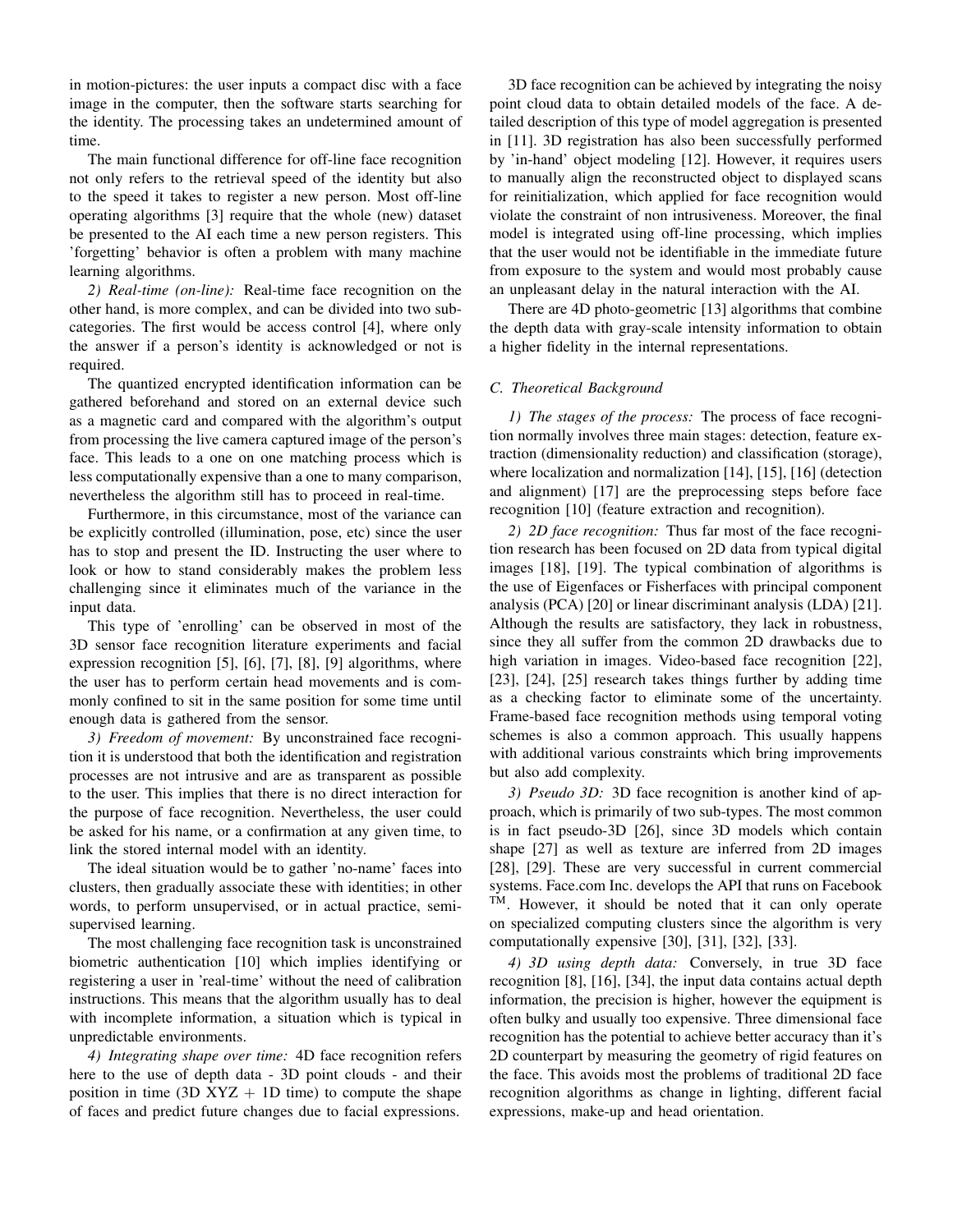*5) Hybrid algorithms:* There have also been proposed such 'hybrid' algorithms that combine results obtained independently from the 2D texture and 3D depth data, [35]. In [7] 2D face detection is used to align facial key-points to a 3D morphable model (3DMM) [36], [9] obtained from a commodity range sensor.

Other approaches blend together 2D and 3D data before any further processing is made [13], where 4D HOG descriptors are used to compute rank-1 (top match) identification rate on a comprehensive time-of-flight dataset (26 subjects, 364 facial images). However, they note that this method is still susceptible to variations in illumination, occlusions and facial makeup. This is to be expected since 2D data is used. It should also be noted that a high resolution range sensor was used in this case, which implies that the data was considerably less noisy than the latest commodity depth sensors.

# II. 3D REGISTRATION ALGORITHMS

# *A. Overview*

3D registration [37] refers to the goal of alignment of two sets of 3D points, according to their similarities. This section contains a discussion about the current approaches to the various processes involved in face recognition using depth sensors. Even though most of the current systems report good qualitative performance, it is often the case that their use in real-time applications is not realistic since the whole process either requires intense processing of the sensor data or imposes constraints on the user.

Face recognition using commodity depth cameras has not been thoroughly investigated yet. The current surveys [38], [18] do not cover the extra challenges involved with the low resolution, noisy sensor data. A thorough qualitative and quantitative evaluation of the possibilities of face recognition with a commodity depth sensor is required, in light of the latest 3D paradigms.

Apparently, there has been more successful work done around expression recognition [5], where PCA and 3DMM are used to capture a finite set of expressions (also called action units: AU) based on face movement. However, instead of trying to identify unique features in each individual's face, the goal in expression recognition is to 'filter out' unique features of faces in order to better align the 3DMM with the face and record face movement.

Similar techniques have also been used for virtual face model animation [39], [40] where instead of giving a semantic meaning to the expression, virtual 'puppets' are animated, sometimes even in real-time. Almost all of the facial expression recognition research is focused on capturing the similar inter-related features and not the intra-related differences, as required in face recognition.

Regardless if the task is face expression recognition, animation or face recognition, most algorithms require the active involvement of the user for the initial calibration, and have only been tested in laboratory conditions. It can be observed from the papers in this section that, when the qualitative results are satisfactory good, the speed is 'strangely' not reported and



Fig. 1. A general 3D face template can be aligned in real-time to the sensor data using the iterative closest point algorithm on motion segmented and downsampled areas for tracking the face in linear time. The template will consist of only the upper part of the face, excluding the jaw area where there is too much variance in shape.

vice-versa. Furthermore, quantitative experiments are often not performed.

# *B. ICP*

A general registration algorithm, it is often the choice for determining the location of an object. A generic 3D average face template (Fig. 1) can be used to perform euclidean 3D alignment of the target to the sensor data, usually by means of the non-rigid iterative closest point (ICP) [37], [41], [42] matching algorithm. While this approach is quite fast, it may lack in precision and it is not robust towards sudden moves of the head. Another problem with ICP is convergence, since it can sometimes be stuck in local minima. However, it is often more important how an algorithm is used, than its reported performance.

#### *C. Faceprints*

An alternative to ICP is the use of spherical intersection profiles (faceprints) [43] for both face tracking and recognition. In [8] the dataset was comprised from faceprints taken from ten subjects positioned approximately one meter from the camera, at various angles. They report a comparison rate of almost 150,000 per second, which is appropriate for real-time systems. However, it should be noted that the raw data is preprocessed to isolate the '3D points comprising the subjects head', in other words, the whole data is segmented according to a precomputed distance between the user and the sensor. It unfortunately lacks in qualitative and quantitative results and imposes too many constraints. Furthermore, experiments related to robustness relative to the variation in face expression have not been reported.

An alignment accuracy comparison between faceprints (here called IRAD) and ICP is considered in [6]. The nose tip is selected as the main discrimination criteria in a radial basis function (RBF) [44], [45] model of the facial surface. Even though the faceprint method seems to be more accurate, the time needed to compute the alignment is not reported. This algorithm, not only uses the same procedure as described above, but also changes the actual depth information that it captured. The algorithm successfully normalizes the pose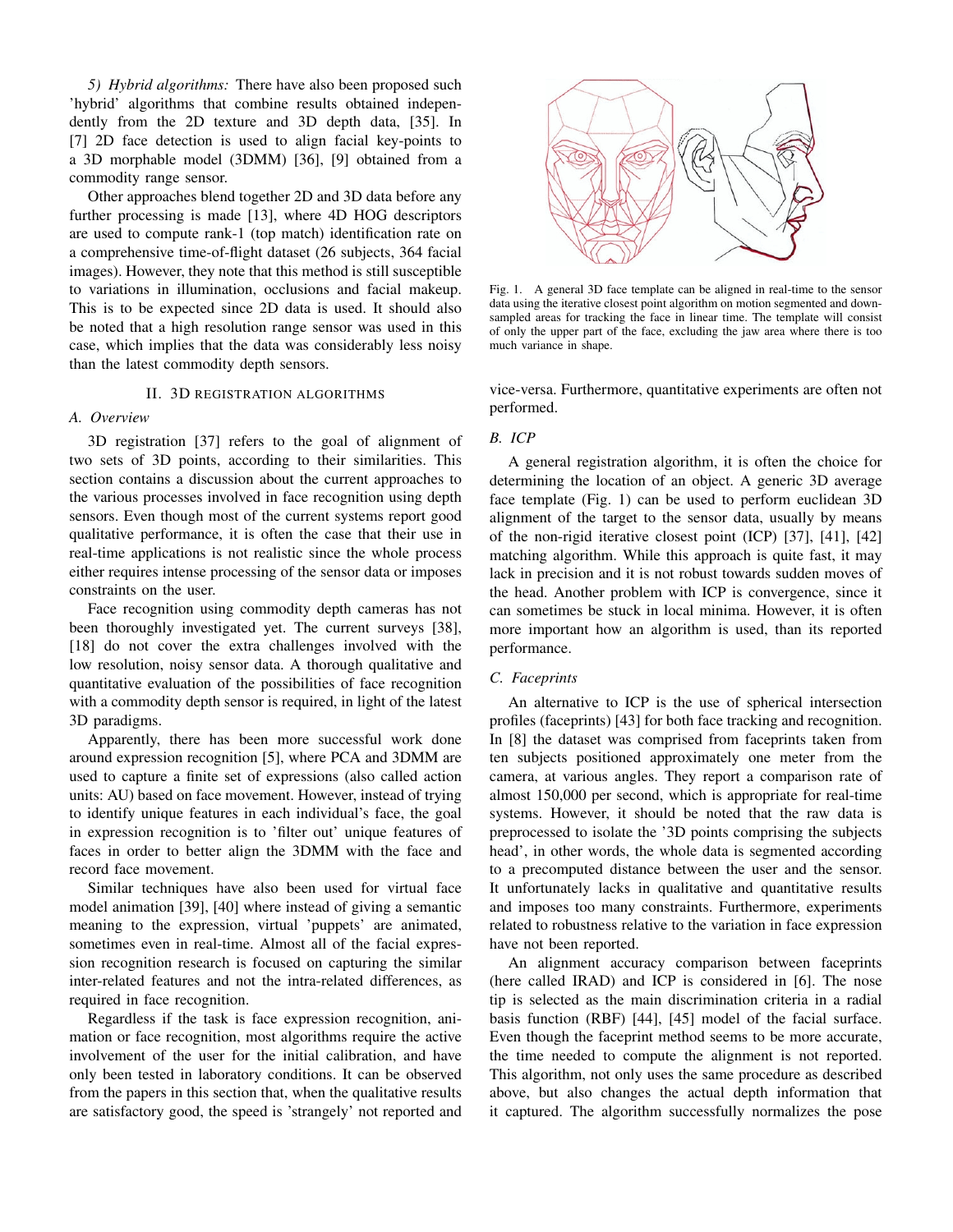of 3D faces at rates of 99%. However, the experiment is performed in the same constrained conditions as the previously described paragraph and processing speed is not reported.

## *D. Local Feature Histograms*

The main motivation for histogram matching is low computational cost. As described in [46], a template can be used to assign similar shape patches to the same histogram cells, which eliminates the need to solve correspondence problems by computing a comparison measure. This results in a recognition rate of 89% with only 128 histogram cells. However, the experiment is performed with on a static database of objects which was altered synthetically.

For live tracking of a subject's face one would need to compute histogram features for each frame of the target point cloud data for matching. This would not result in fast recognition rates. Nevertheless, with combined techniques inspired from video based face recognition, this technique might improve significantly if the feature re-computation task can be avoided. Face recognition is attempted with a relative success of 78% in [47] where they use multi layer perceptrons (MLP) [48] and the same type of features. However, the experiments isolate the face and lack a proper quantitative measure, since only three subjects are used.

# *E. Model aggregation*

One strategy for face recognition would be to aggregate face data over time in order to build detailed models of the face. Poisson reconstruction [49] is an already established method which stands at the core for many such aggregation algorithms. While is very useful for 3D model capturing [11] and animation [40], it would be quite cumbersome and computationally expensive to be used for real-time face recognition, since the models contain too much information than it is needed to actually differentiate between faces.

A strategy has been described in [12] which is used to aggregate object models using ICP. However, the camera as well as the reconstructed object were static and the processing was done off-line. In the case of face recognition the intention however is to eliminate these constraints and allow the user to move freely in the environment.

Since the head and therefore the face would be moving in 3D space, temporal filtering would also increase the accuracy and precision. An example is the work done in [11] which is a robust algorithm for geometry and motion reconstruction of dynamic shapes. This is a good example of how temporal filtering adapts to the speed of motion. The robust template tracking based on an adaptive deformation model is the key component in the described algorithm. This method of detail synthesis exploits the accurate registration to aggregate and propagates geometric detail into occluded regions.

#### *F. Combined 2D*

Active appearance models (AAM) [35] that combine 2D with 3D information have also been evaluated, but they suffer from the same drawbacks of 2D texture data, such as illumination invariance and usually fail to track the object if it performs sudden moves, which often cause blurring.

Combining 3D deformable models with active shape models (ASM) [9] has also been considered. However, ASMs are unstable in the presence of outliers in the training set. Another similar approach [50] uses similar features to track faces in real time. Again, being a 2D method, it suffers from the same drawbacks as all 2D methods.

As reported in a survey [38], appearance based algorithms may suffer from insufficient generalization ability due to lighting and texture variations, while feature based algorithms may perform poorly due to the lack of semantic features or the occlusion of profile poses, etc.

A problem with measuring textures in faces is that they are not necessarily connected to the underlying shape [42]. For example the position of the eyebrows relative to the underlying bone structure varies strongly between subjects.

Even though two dimensional data is cumbersome to work with, most of the algorithms used for 2D processing can be successfully re-applied on 3D depth data.

# III. A DIFFERENT TECHNIQUE

The above presented methods focus exaggeratedly on the qualitative aspects of the sub-processes of face recognition. Within each stage, there is an emphasis to achieve greater accuracy and the goal seldom considers speed or the freedom of movement of the user. While accuracy is ultimately important, this does not imply that the whole ensemble of algorithms needs to be precise. By focusing on a relatively loose face alignment, which is less computationally expensive, the focus can move towards the goal of absorbing the fluctuations in pose variance within the face model. Of course, this implies that the variations in pose alignment are not substantial. The trade-off for accuracy to speed is too biased, in the sense that for a minute amount of increase in accuracy, the computing complexity increases far more. Since these speed versus accuracy experiments have not been performed yet, it is an intention of the authors to perform such a study in the near future.

# *A. Face tracking*

*1) Localization:* The permanent location of the head and more importantly the face is required at all times since, for the purpose of unconstrained real-time face recognition, it is necessary to update the internal models with new data whenever the system reports confidence levels that are below a predefined threshold.

By using ICP, the precise location of the face (along with pan, tilt, roll) is known. There is no need to produce changes in the raw data captured with the sensor in order to align the face data as described in [6].

A variant of the standard non-rigid ICP, EM-ICP [51] that uses Expectation Maximization proves to be a perfect solution for the purpose of multiscale non-rigid object tracking. The reported experiments on real data reveal an improvement of the performances of EM-ICP in terms of robustness (a factor of 3 to 4) and speed (a factor 10 to 20) with a similar accuracy.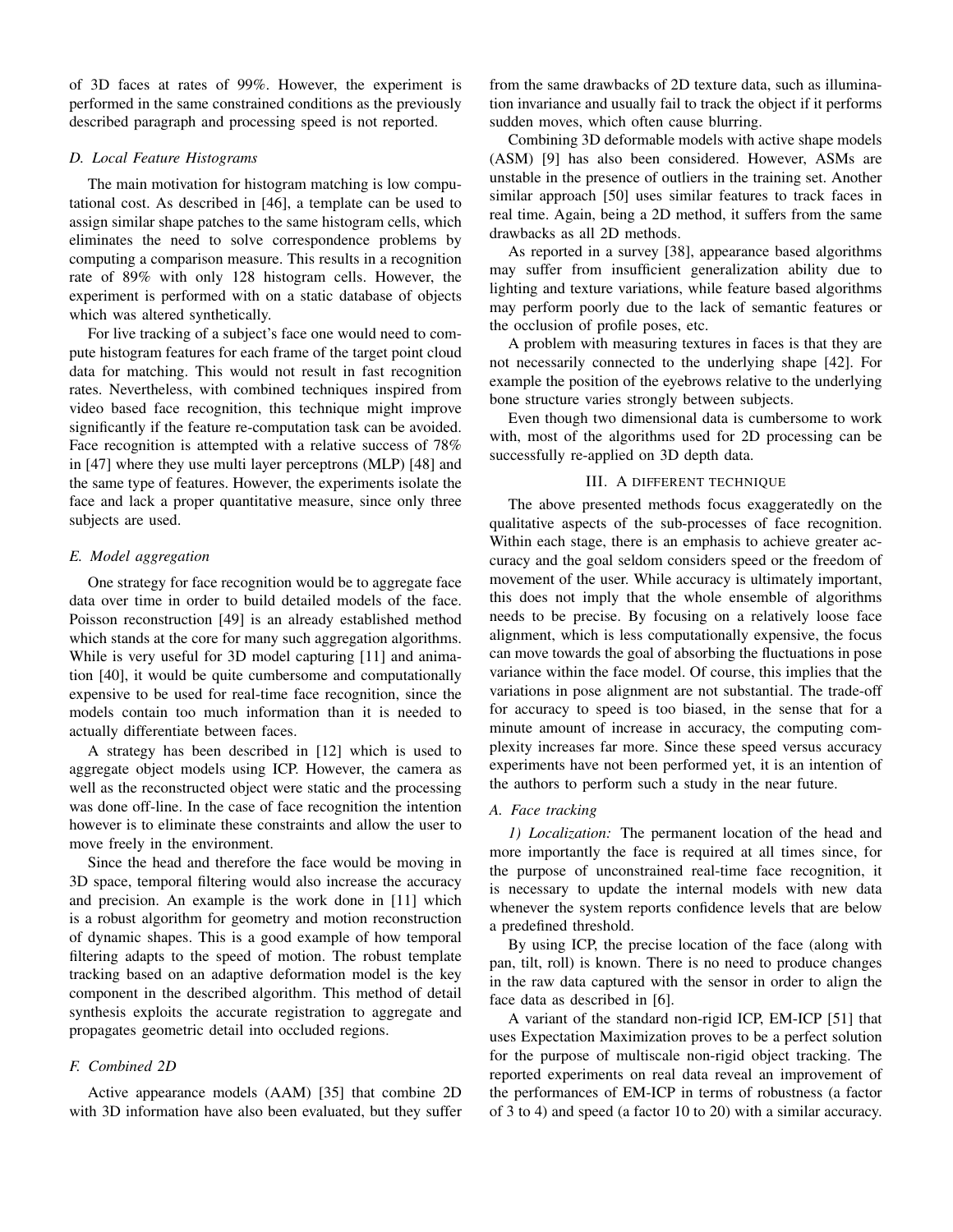

Fig. 2. Once the face is found, the normal surface plane through the nose can be useed to project all the distances to the face depth data.

The use of faceprints for the purpose of face tracking has been proven to be fast and accurate, however restrictions in pose and distance make is limited to be used only when the user is relatively close to the camera [8].

A weighted combination of motion segmentation [52] and head tracking [53], [54] can be used to further speed up the tracking process by designating areas with low probability of containing a head / face. Since the user will also be standing still this is not an entirely safe approach. However, once the head has been found, the direction, speed and acceleration of the motion of the head can be analyzed, and used to predict the head-pose and the resultant position for the next frame.

Since for the purpose of face tracking speed is important and there is no information extracted, the sensor data can be down-sampled before the alignment of the template with the sensor data will take place. Since ICP measures euclidean distance between points, having less data to compare will significantly increase speed. This comes as a trade-off to precision. Nevertheless an equilibrium can always be found.

Using ICP, once the rough position of the face is matched to the template, one can deform the face template, which can now be considered as a 3DMM, to minimize the distance error from the mask template to the face. This, in turn, reduces the oscillation of the template on the face and allows precise future location of the face in 3D space. Since for the recognition process, the distance form the face to the mask is not measured, this has no negative implications on the discriminative process.

*2) Normalization:* The notion of normalization in the case of face recognition refers to the alignment of the face data in a canonical position. This is necessary since the data captured from the sensor needs to be in the same frame of reference. During normalization, the face size is also estimated according to the distance from the sensor and the pose (angle) of the face in 3D space, in what is usually called a 3D front view mug shot pose.

The normalization approaches described in [6] focuses mainly on the qualitative aspect of alignment and aggregates data from multiple poses. It also relies on explicitly modifying the sensor data to align it to an actual frontal mug shot pose. The process described not only alters the data but is also computationally expensive. While this might be a good strategy for off-line processing, it is not appropriate for realtime applications.

Instead of changing and aligning the input data, once the face has been localized using ICP it is only necessary to align the normal plane to the face. The plane size is proportional to the size of the face and has its center through the nose, as shown in (Fig. 2). Later, during the feature extraction procedure distances from the face to the surface of the plane can be projected.

Since data will not be altered, this strategy will allow faster computation cycles and will focus on the quantitative aspects of acquiring depth data, since this information can be captured in real-time. Even if the alignment of the plane with the face is not completely precise, with enough captured frames, the average distances can be computed.

# *B. Feature extraction*

The advantage with aligned descriptors, is the fact that no information is discarded in the process of information extraction, therefore the discriminative capabilities are much higher. However, the alignment process can be computationally expensive, which this is especially true if landmarks are used for normalization.

Nonrigid ICP, although not as precise and more computationally expensive if used on the raw input data, is capable of identifying the position of the face in 3D space even if the subject is moving freely in the environment. However, as described in the tracking section, head tracking, Kalman filters and down-sampling the data can considerably improve the performance. Furthermore, possible combinations with simple histogram based trackers could improve accuracy.

Using ICP, the position of the face is known since the aligned ICP upper face mask template reveals the 3D coordinates of the face in real-time. Using these coordinates, the location of the nose can be pinpointed in order to trace a 2D surface plane normal with the centroid tangent to the nose.

Once the surface normal to the face is available, the distances from the plane to the face can be captured in real time. Since the size of the face would vary according to the distance from the sensor, the resolution of the data would also change. Therefore, the number of distances to the surface normal would vary with the number of point cloud samples available. Therefore a normalization step has to be performed here as well in order to maintain the number of distance measurements constant.

The whole purpose of aligning a surface normal to the face is to avoid having to process the raw data since that would make the process slower. One solution would therefore be to always down sample the input data according to a maximum distance that a face can be distinguished by the face tracking algorithm. However, the lack of resolution might cause a consistent decrease in variation of the distances to surface measured. This obviously has to be empirically verified.

Another solution to the problem of data resolution would be to aggregate models of the face in short time intervals as frames are captured from the sensor. This would also cause an initial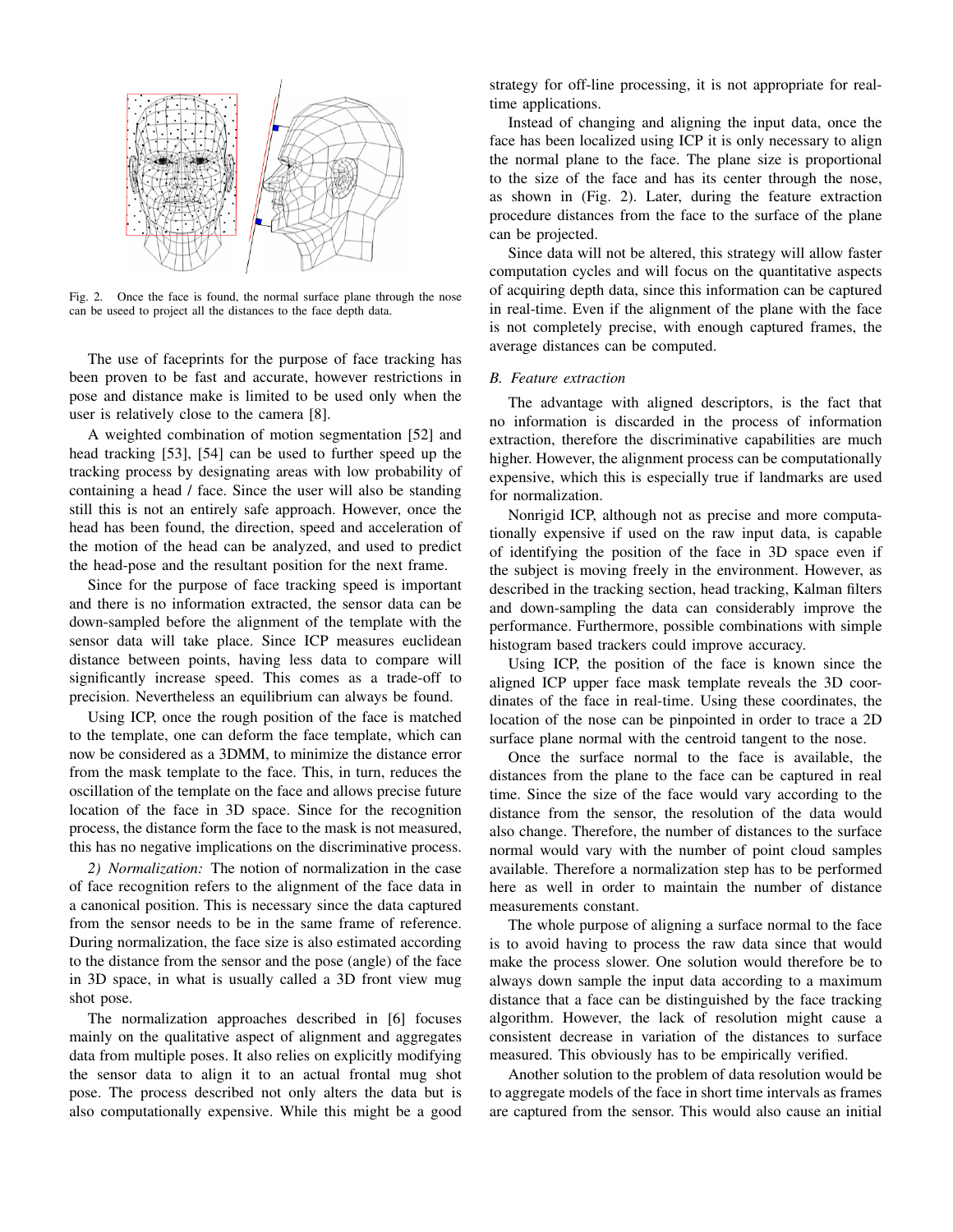delay since the frame 'buffer' would need to be populated with enough frames. The method described in [11] could be used to create such temporary fixed resolution (face only) vertexes to enrich the incoming data in case the face is too far away and the resolution is not high enough.

Median filtering can be used as a preprocessing step in order to reduce noise. Nevertheless, the distances to the surface normals will always oscillate since the commodity sensors will always produce such data. Median filtering, however, might also cause loss of detail which is not desired. Therefore the proper level of filtering has to be empirically determined. As long as the distances to the surface normal don't deviate too much from a realistic value, which can be computed using the area around the face template as an average distance surfacespace, the flow of incoming values should be stable. (Fig. 3).

Most paradigms integrate data in time to build a static model such as the previously described faceprints [8]; the problems with such representations is the lack of capability to deal with occlusions and varying facial expressions. A solution to this lack of robustness is to transform the task into a time series prediction problem by capturing the distance oscillations in real-time according to the changes in face expression or occlusions.

## *C. Classification*

The human brain is a complex recurrent neural network (RNN) [55] - a network of neurons with feedback connections. Due to its properties it can learn many behaviors and sequence processing tasks that are not learnable by traditional machine learning methods. A special kind of RNN is the long shortterm memory (LSTM) [56] recurrent neural network.

This type of network has been previously used in such tasks as handwriting recognition, speech recognition or stock market prediction. The advantage of using such an algorithm is that it can overcome the fundamental problems of traditional RNNs and efficiently learn to solve many tasks such as the recognition of temporal order of noisy input streams through its robust storage capability of high precision real numbers across extended time intervals.

In order not to be computationally intensive, the data will not be constantly fed into the network. By learning partial sequences of data, the network can be trained to capture new data when the recognition rate falls below a certain threshold. If the user moves around, each new pose or angle should trigger another learning cycle.

In this manner, the prediction of the missing 'signals' from the face is possible in case there are partial occlusions of the face. Since this type of network can lean the areas of constant shape and those that change often, such as the lower area of the face near the jaw, it could also be used to map sequences of signals to facial expressions.

### IV. CONCLUSION

Previously performed experiments in 3D face recognition using depth sensors often lack proper quantitative measurements or an assessment of the effect of partial occlusions



Fig. 3. The distance oscillations from the normal plane surface to the face are recorded and used as input for a LSTM RNN.

or facial expressions. Therefore, it is reasonable to state that a proper investigation towards real-time unconstrained face recognition using this type of sensors has not been performed yet.

A novel method for unconstrained real-time face recognition using commodity depth cameras has been proposed. By capturing distances from the face to a surface normal tangent to the nose, a dynamic model can be captured in real-time. The internal representation can deal with partial occlusions of the face and changes due to various facial expressions by predicting movement of the face and fitting in missing data with previously learned models.

Our previously performed experiments on 2D face recognition using auto-encoders [57] have revealed that there are underlying universal facial features which can be used to discriminate successfully even between previously unseen subjects.

However, this method of encoding features is only partially robust towards facial occlusions and can deal only with low variation in head pose. This can be compensated by first classifying the type of pose and consequently training kernel auto-encoders per each pose category.

The same type of nonlinear PCA can be used as a kernel on data extracted from depth sensors and used to discriminate between 3D facial features.

Initial tracking results are promising and point towards the fact that EM-ICP [51] is reliable and can be used in real-time provided the data is down-sampled to a level that still retains the most important features of face geometry.

LSTMs have the proven ability to perform recognition of temporal order of noisy input streams and are ideal for this kind of data processing.

#### **REFERENCES**

- [1] S. Mori, C. Suen, and K. Yamamoto, "Historical review of ocr research and development," *Proceedings of the IEEE*, vol. 80, no. 7, pp. 1029– 1058, 1992.
- [2] T. Leyvand, C. Meekhof, Y. Wei, J. Sun, and B. Guo, "Kinect identity: Technology and experience," *Computer*, vol. 44, no. 4, pp. 94–96, 2011.
- [3] H. Moon and P. Phillips, "Computational and performance aspects of pca-based face-recognition algorithms," *PERCEPTION-LONDON-*, vol. 30, no. 3, pp. 303–322, 2001.
- [4] S. McKenna and S. Gong, "Non-intrusive person authentication for access control by visual tracking and face recognition," in *Audio-and Video-based Biometric Person Authentication*. Springer, 1997, pp. 177– 183.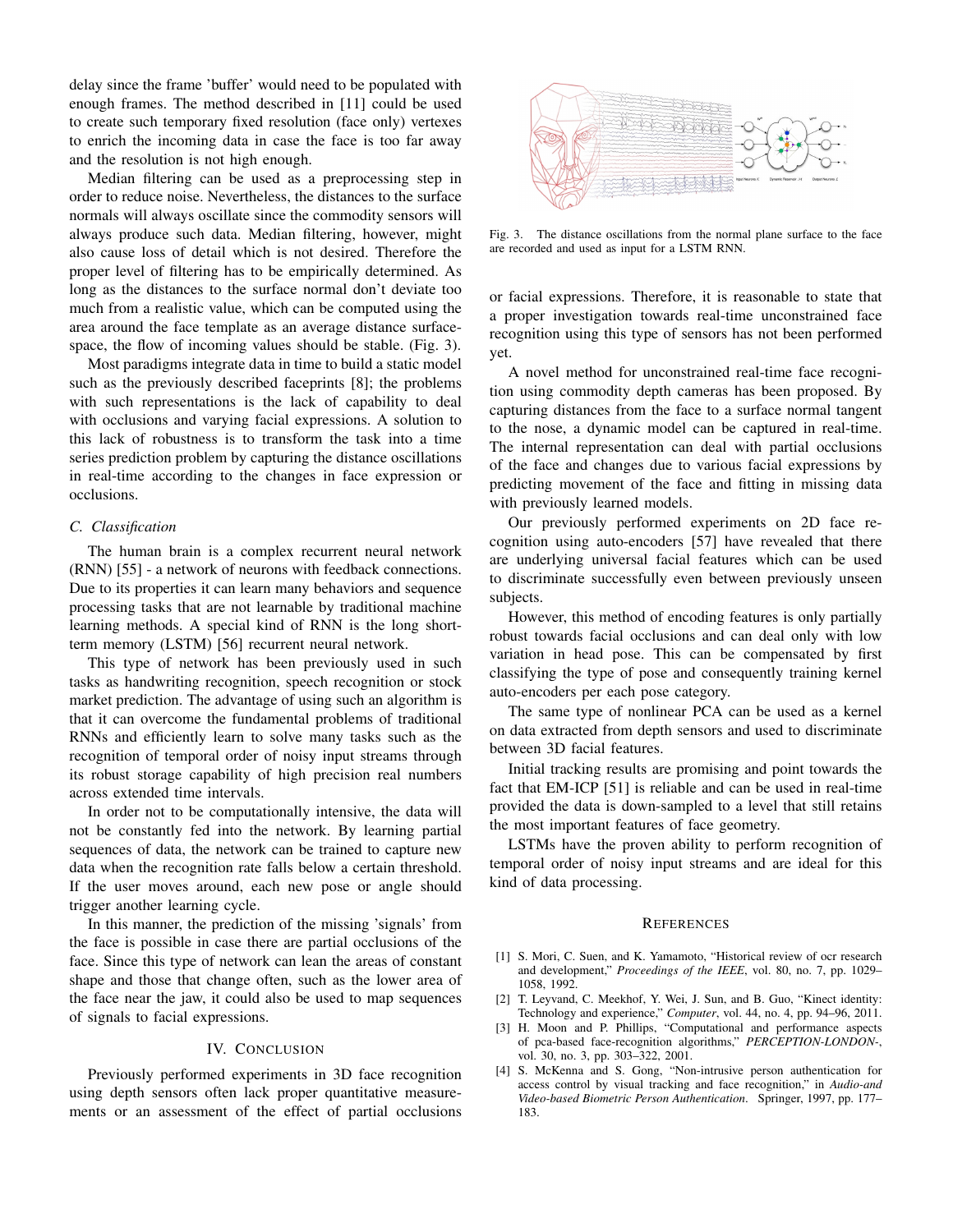- [5] M. Breidt, H. Biilthoff, C. Curio *et al.*, "Robust semantic analysis by synthesis of 3d facial motion," in *Automatic Face & Gesture Recognition and Workshops (FG 2011), 2011 IEEE International Conference on*. IEEE, 2011, pp. 713–719.
- [6] N. Pears, T. Heseltine, and M. Romero, "From 3d point clouds to pose-normalised depth maps," *International Journal of Computer Vision*, vol. 89, no. 2, pp. 152–176, 2010.
- [7] Q. Cai, D. Gallup, C. Zhang, and Z. Zhang, "3d deformable face tracking with a commodity depth camera," *Computer Vision–ECCV 2010*, pp. 229–242, 2010.
- [8] S. Meers and K. Ward, "Face recognition using a time-of-flight camera," in *Computer Graphics, Imaging and Visualization, 2009. CGIV'09. Sixth International Conference on*. IEEE, 2009, pp. 377–382.
- [9] C. Vogler, Z. Li, A. Kanaujia, S. Goldenstein, and D. Metaxas, "The best of both worlds: Combining 3d deformable models with active shape models," in *Computer Vision, 2007. ICCV 2007. IEEE 11th International Conference on*. IEEE, 2007, pp. 1–7.
- [10] A. Jain, A. Ross, and S. Prabhakar, "An introduction to biometric recognition," *Circuits and Systems for Video Technology, IEEE Transactions on*, vol. 14, no. 1, pp. 4–20, 2004.
- [11] H. Li, B. Adams, L. Guibas, and M. Pauly, "Robust single-view geometry and motion reconstruction," *ACM Transactions on Graphics (TOG)*, vol. 28, no. 5, p. 175, 2009.
- [12] T. Weise, B. Leibe, and L. Van Gool, "Accurate and robust registration for in-hand modeling," in *Computer Vision and Pattern Recognition, 2008. CVPR 2008. IEEE Conference on*. IEEE, 2008, pp. 1–8.
- [13] S. Bauer, J. Wasza, K. Muller, and J. Hornegger, "4d photogeometric face recognition with time-of-flight sensors," in *Applications of Computer Vision (WACV), 2011 IEEE Workshop on*. IEEE, 2011, pp. 196–203.
- [14] W. Chen, M. Er, and S. Wu, "Illumination compensation and normalization for robust face recognition using discrete cosine transform in logarithm domain," *Systems, Man, and Cybernetics, Part B: Cybernetics, IEEE Transactions on*, vol. 36, no. 2, pp. 458–466, 2006.
- [15] S. Du and R. Ward, "Adaptive region-based image enhancement method for robust face recognition under variable illumination conditions," *Circuits and Systems for Video Technology, IEEE Transactions on*, vol. 20, no. 9, pp. 1165–1175, 2010.
- [16] A. Jain, K. Nandakumar, and A. Ross, "Score normalization in multimodal biometric systems," *Pattern recognition*, vol. 38, no. 12, pp. 2270–2285, 2005.
- [17] A. Nefian and M. Hayes III, "Maximum likelihood training of the embedded hmm for face detection and recognition," in *Image Processing, 2000. Proceedings. 2000 International Conference on*, vol. 1. IEEE, 2000, pp. 33–36.
- [18] W. Zhao, R. Chellappa, P. Phillips, and A. Rosenfeld, "Face recognition: A literature survey," *Acm Computing Surveys (CSUR)*, vol. 35, no. 4, pp. 399–458, 2003.
- [19] M. Yang, D. Kriegman, and N. Ahuja, "Detecting faces in images: A survey," *Pattern Analysis and Machine Intelligence, IEEE Transactions on*, vol. 24, no. 1, pp. 34–58, 2002.
- [20] J. Yang, D. Zhang, A. Frangi, and J. Yang, "Two-dimensional pca: a new approach to appearance-based face representation and recognition," *Pattern Analysis and Machine Intelligence, IEEE Transactions on*, vol. 26, no. 1, pp. 131–137, 2004.
- [21] H. Yu and J. Yang, "A direct lda algorithm for high-dimensional datawith application to face recognition," *Pattern recognition*, vol. 34, no. 10, p. 2067, 2001.
- [22] D. Gorodnichy *et al.*, "Video-based framework for face recognition in video," in *Second Workshop on Face Processing in Video (FPiV'05) in Proceedingsof Second Canadian Conference on Computer and Robot Vision (CRV'05)*, 2005.
- [23] S. Zhou, V. Krueger, and R. Chellappa, "Probabilistic recognition of human faces from video," *Computer Vision and Image Understanding*, vol. 91, no. 1, pp. 214–245, 2003.
- [24] K. Lee, J. Ho, M. Yang, and D. Kriegman, "Video-based face recognition using probabilistic appearance manifolds," in *Computer Vision and Pattern Recognition, 2003. Proceedings. 2003 IEEE Computer Society Conference on*, vol. 1. IEEE, 2003, pp. I–313.
- [25] G. Edwards, C. Taylor, and T. Cootes, "Improving identification performance by integrating evidence from sequences," in *Computer Vision and Pattern Recognition, 1999. IEEE Computer Society Conference on.*, vol. 1. IEEE, 1999.
- [26] I. Kemelmacher-Shlizerman and R. Basri, "3d face reconstruction from a single image using a single reference face shape," *Pattern Analysis and*

*Machine Intelligence, IEEE Transactions on*, vol. 33, no. 2, pp. 394–405, 2011.

- [27] B. Horn and M. Brooks, "The variational approach to shape from shading," *Computer Vision, Graphics, and Image Processing*, vol. 33, no. 2, pp. 174–208, 1986.
- [28] J. Huang, B. Heisele, and V. Blanz, "Component-based face recognition with 3d morphable models," in *Audio-and Video-Based Biometric Person Authentication*. Springer, 2003, pp. 1055–1055.
- [29] V. Blanz and T. Vetter, "Face recognition based on fitting a 3d morphable model," *Pattern Analysis and Machine Intelligence, IEEE Transactions on*, vol. 25, no. 9, pp. 1063–1074, 2003.
- [30] Y. Taigman and L. Wolf, "Leveraging billions of faces to overcome performance barriers in unconstrained face recognition," *Arxiv preprint arXiv:1108.1122*, 2011.
- [31] L. Wolf, T. Hassner, and Y. Taigman, "Effective unconstrained face recognition by combining multiple descriptors and learned background statistics," *Pattern Analysis and Machine Intelligence, IEEE Transactions on*, vol. 33, no. 10, pp. 1978–1990, 2011.
- [32] "Face.com is operated by face.com inc. they provide a cloud computing platform for face detection and identification. they report recognition of 91.3% +/- 0.3, achieved on the lfw (labelled faces in the wild) test set."
- [33] G. Huang, M. Mattar, T. Berg, E. Learned-Miller *et al.*, "Labeled faces in the wild: A database forstudying face recognition in unconstrained environments," 2008.
- [34] A. Bronstein, M. Bronstein, and R. Kimmel, "Expression-invariant 3d face recognition," in *Audio-and Video-Based Biometric Person Authentication*. Springer, 2003, pp. 62–70.
- [35] J. Xiao, S. Baker, I. Matthews, and T. Kanade, "Real-time combined 2d+ 3d active appearance models," in *IEEE Computer Society Conference on Computer Vision and Pattern Recognition*, vol. 2. IEEE Computer Society; 1999, 2004.
- [36] V. Blanz and T. Vetter, "A morphable model for the synthesis of 3d faces," in *Proceedings of the 26th annual conference on Computer graphics and interactive techniques*. ACM Press/Addison-Wesley Publishing Co., 1999, pp. 187–194.
- [37] P. Besl and N. McKay, "A method for registration of 3-d shapes," *IEEE Transactions on pattern analysis and machine intelligence*, vol. 14, no. 2, pp. 239–256, 1992.
- [38] K. Bowyer, K. Chang, and P. Flynn, "A survey of approaches and challenges in 3d and multi-modal 3d+2d face recognition," *Computer Vision and Image Understanding*, vol. 101, no. 1, pp. 1–15, 2006.
- [39] T. Weise, H. Li, L. Van Gool, and M. Pauly, "Face/off: Live facial puppetry," in *Proceedings of the 2009 ACM SIGGRAPH/Eurographics Symposium on Computer Animation*. ACM, 2009, pp. 7–16.
- [40] T. Weise, S. Bouaziz, H. Li, and M. Pauly, "Realtime performance-based facial animation," *ACM Transactions on Graphics*, vol. 30, no. 4, 2011.
- [41] D. Chetverikov, D. Svirko, D. Stepanov, and P. Krsek, "The trimmed iterative closest point algorithm," in *Pattern Recognition, 2002. Proceedings. 16th International Conference on*, vol. 3. IEEE, 2002, pp. 545–548.
- [42] B. Amberg, S. Romdhani, and T. Vetter, "Optimal step nonrigid icp algorithms for surface registration," in *Computer Vision and Pattern Recognition, 2007. CVPR'07. IEEE Conference on*. IEEE, 2007, pp. 1–8.
- [43] S. Meers and K. Ward, "Head-pose tracking with a time-of-flight camera," *Faculty of Informatics-Papers*, p. 720, 2008.
- [44] J. Park and I. Sandberg, "Universal approximation using radial-basisfunction networks," *Neural computation*, vol. 3, no. 2, pp. 246–257, 1991.
- [45] J. Carr, R. Beatson, J. Cherrie, T. Mitchell, W. Fright, B. McCallum, and T. Evans, "Reconstruction and representation of 3d objects with radial basis functions," in *Proceedings of the 28th annual conference on Computer graphics and interactive techniques*. ACM, 2001, pp. 67–76.
- [46] G. Hetzel, B. Leibe, P. Levi, and B. Schiele, "3d object recognition from range images using local feature histograms," in *Computer Vision and Pattern Recognition, 2001. CVPR 2001. Proceedings of the 2001 IEEE Computer Society Conference on*, vol. 2. IEEE, 2001, pp. II–394.
- [47] H. Ding, F. Moutarde, A. Shaiek *et al.*, "3d object recognition and facial identification using time-averaged single-views from time-of-flight 3d depth-camera," 2010.
- [48] M. Hagan, H. Demuth, M. Beale, and B. University of Colorado, *Neural network design*. PWS Pub, 1996.
- [49] M. Kazhdan, M. Bolitho, and H. Hoppe, "Poisson surface reconstruction," in *Proceedings of the fourth Eurographics symposium on Geometry processing*. Eurographics Association, 2006, pp. 61–70.